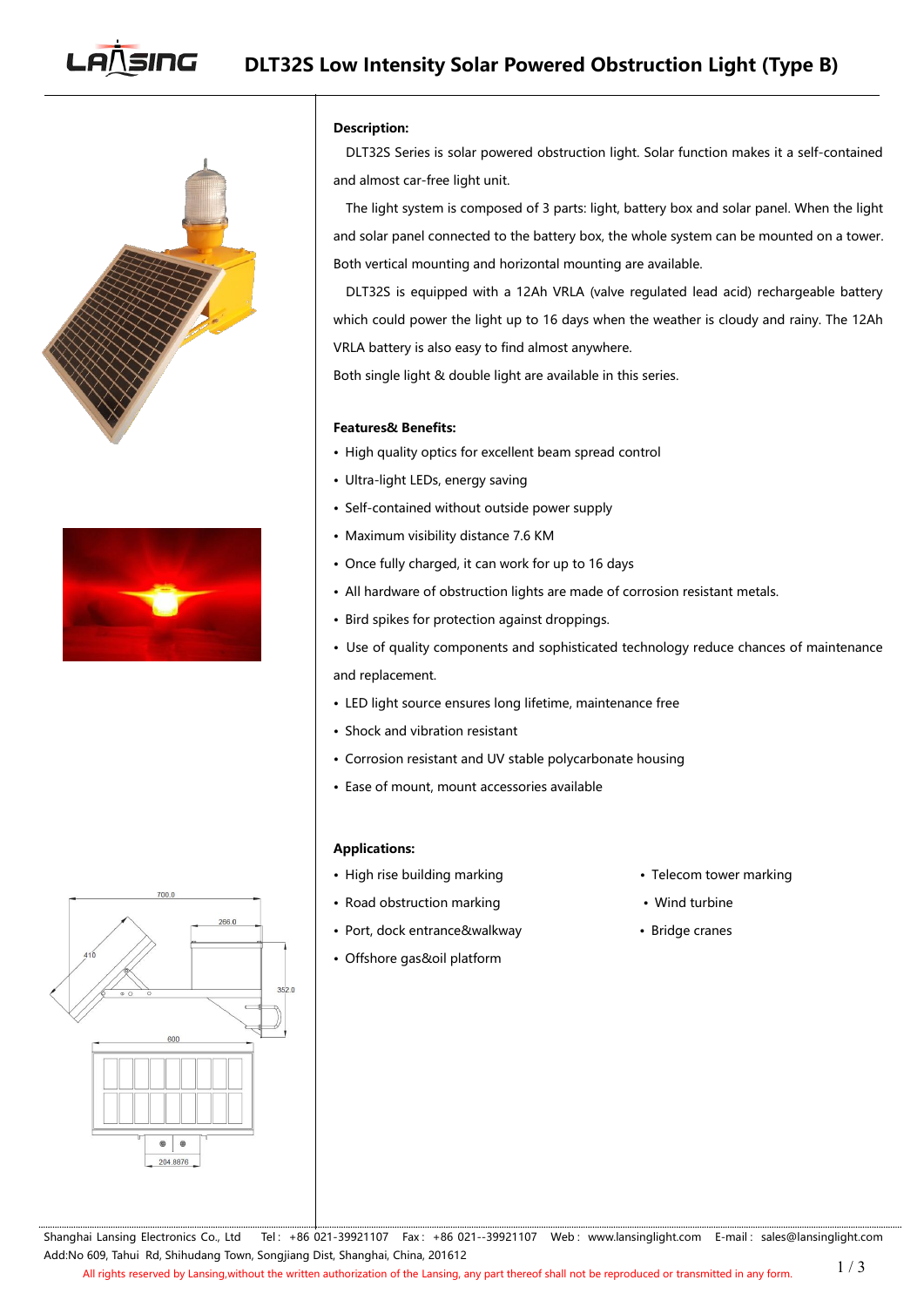**LANSING** 

| <b>Compliance with:</b> |  |
|-------------------------|--|

- ICAO Annex 14, Volume I, Obstruction Light Low Intensity Type B and Type E
- FAA AC No. 150/5345-43, L-810
- DGAC Mexico



| <b>Specifications:</b>      |                                                  |
|-----------------------------|--------------------------------------------------|
| LIGHT OUT-PUT               |                                                  |
| <b>SPECIFICATIONS</b>       | >32.5 Candela                                    |
| Nominal Night Range         | >7.6 KM                                          |
| <b>LED Color Available</b>  | Red, white, green, blue or yellow                |
| Vertical Divergence         | 10 Degree                                        |
| Horizontal Out-put          | 360 Degree                                       |
| Illumination                | <b>Ultra-bright LEDs</b>                         |
| LED Lifespan                | 100,000 Hours                                    |
| OPERATION                   |                                                  |
| Autonomy                    | 16 days(flashing type) or 8 days(steady burning) |
| On & Off Level              | 70/100 Lux                                       |
| Flash Pattern               | Flashing or steady burning                       |
| POWER SUPPLY                |                                                  |
| <b>Power Source</b>         | 18W Solar module, mono-crystalline silicon       |
| Solar Efficiency            | 13.5%                                            |
| <b>Battery Capacity</b>     | VRLA, 12V/12Ah                                   |
| <b>Battery Replacement</b>  | Yes, replaceable                                 |
| <b>MECHANICAL STRUCTURE</b> |                                                  |
| Lens                        | Polycarbonate, UV Stabilize                      |
| Body                        | Polycarbonate or Die-casting Aluminum            |
| Water-proof                 | <b>IP65</b>                                      |
| Weight                      | 8 kg                                             |
| Dimension(cm)               | 42x42x30                                         |
| Temperature Range           | $-40 \sim +55^{\circ}C$                          |
| Warranty                    | 5 years for light                                |
|                             | 2 years for VRLA battery                         |
|                             |                                                  |

# **Installation**

Year-round, unrestricted solar exposure is critical to long-term performance.

Shade dramatically reduces the ability of the light to charge its battery.

To install the lantern: Fix in place with 4x bolts, studs & nuts, nails or screws. Recommended bolt size is M8.